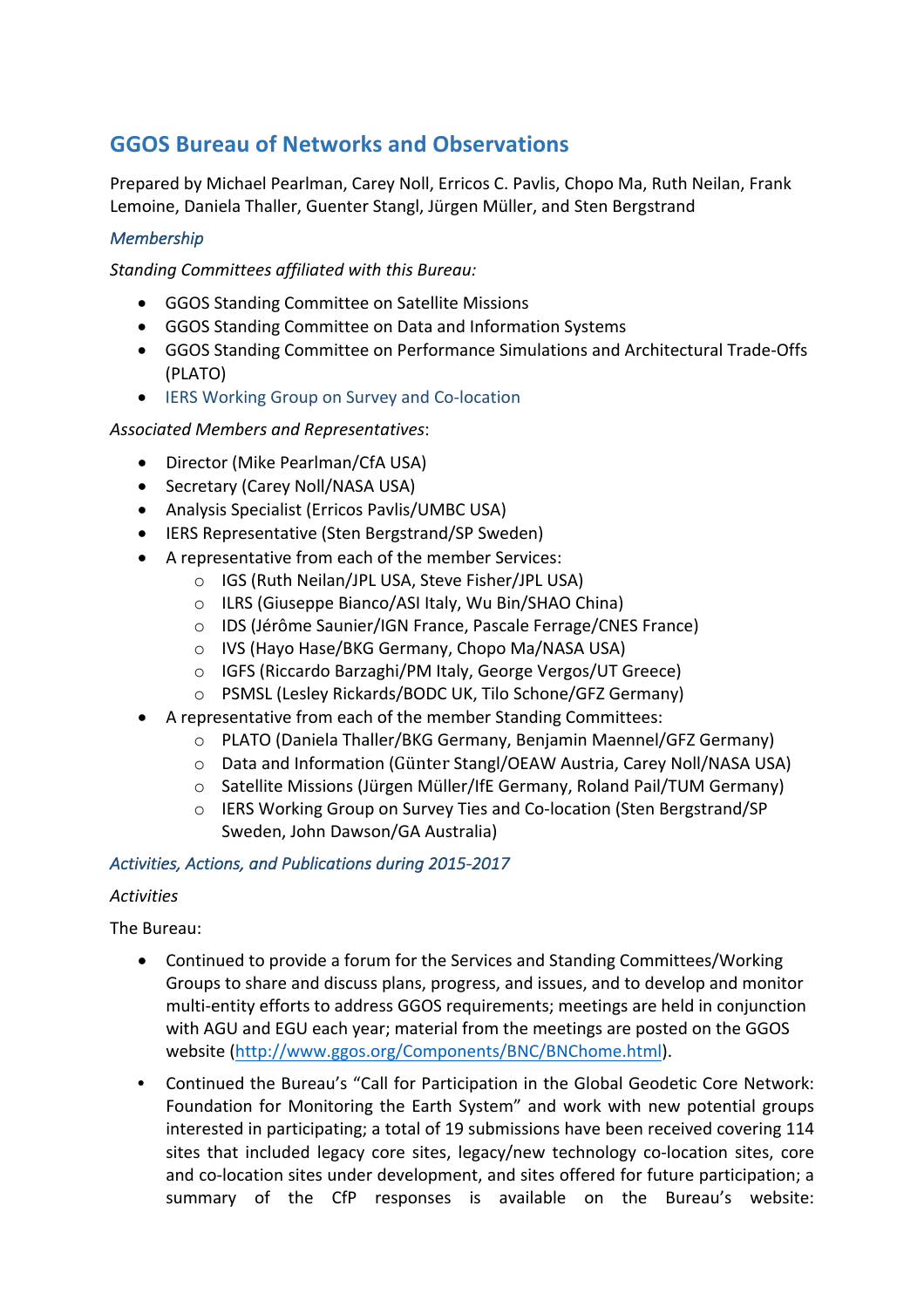(http://192.106.234.28/Components/BNC/update%20Apr2013/GGOS\_CfPResponseS ummaries 20150106.pdf). A number of other new stations will join once they are operational. 

- Continued to advocate for new and increased network participation, encouraging formation of new partnerships to develop new sites, monitored the status of the networks; held meetings and communications with representatives from Russia, Italy, Brazil, Japan, Spain, France, and Saudi Arabia to discuss implementation of new stations and upgrade of legacy stations.
- Supported efforts for the integration of various ground observation networks within the GGOS affiliated Network; continued to maintain and update the "Site Requirements for GGOS Core Sites" document (with the IAG Services); the next major step will be to include the requirements for the gravity field once it is fully documented by the IGFS and the IGRF working group; Work with the IGFS in the definition of its requirements.
- Continued to promote and advocate for GGOS and the GGOS integrated global geodetic ground-based infrastructure through talks and posters at AGU, EGU, AOGS, APSG (China), JpGU-AGU, IAG, etc. and meetings and special presentations at GSI (Japan), IMPE (Brazil), IAP (Russia) etc.; supported efforts to integrate relevant parameters from other ground networks (gravity field, tide gauges, etc.) into the GGOS network to support GGOS requirements.
- Continued to maintain and update the inventory/repository of current and nearfuture satellite missions, highlighting those of most interest to GGOS; The current version should be online in mid-2017; continued advocating for new advocating new missions; wrote letters of support for the E-GRASP/Eratosthenes proposals; Need to stress greater cooperation between the PLATO and Missions Standing Committees. More details are provided in the Missions Standing Committee section below.
- Provided simulations and analyses to estimate how the data products will improve over time as the infrastructure improves. The next survey of current and projected network station capabilities will be undertaken in the second half of 2017. The results from the survey will be used to project network data quality capability 5 and 10 years ahead. Simulations on the e-GRASP/Eratosthenes mission and other co-location missions to strengthen the case for support and for network planning. More detail is provided in the Standing Committee on Performance Simulations & Architectural Trade-Offs (PLATO) section below.
- Continued development and implementation of a GGOS metadata system in two stages: a stage-one scheme (hosted by CDDIS) for GGOS and GGOS-relevant data products planned for demonstration by the end of 2017, and a longer term, stagetwo implementation, for the full GGOS requirements including site and instrument information, based on an XML metadata scheme under development by the Geoscience Australia, UNAVCO, and the IAG. Additional details are provided in the Data and Information Standing Committee section below.
- Continued working on the establishment of a common terminology for all space geodesy techniques, a terminology which is also valid outside the space geodetic community; the DORIS community has adapted a common terminology, and improved its surveying procedures as well as communication of the results. The IGS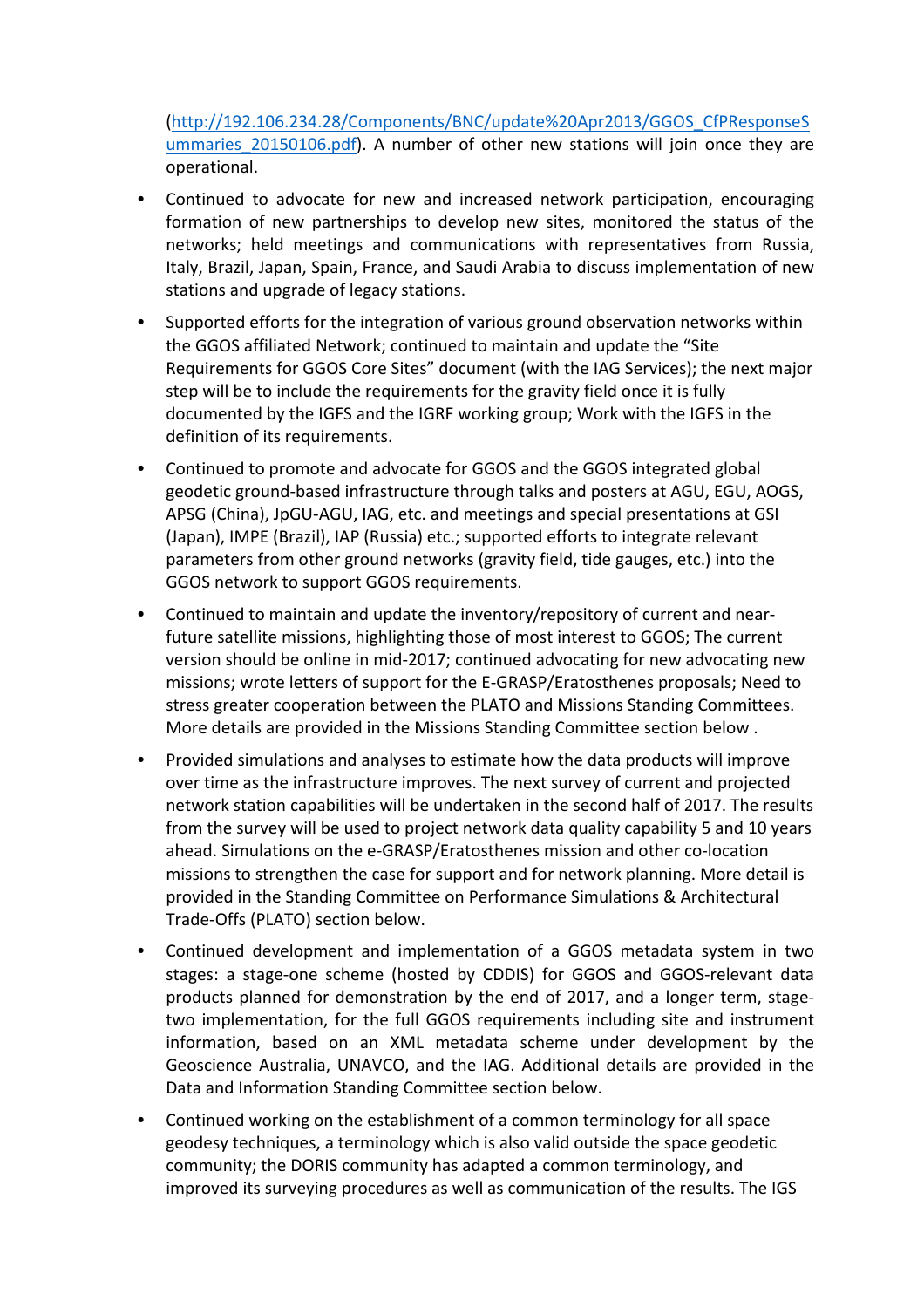terminology has done the same, but there are differences among the techniques; continued working on outreach to increase local survey participation and standardization. More details are provided in the IERS Working Group on Survey Ties and Co-Location section below.

## *Related Bureau Documentation*

As part of the network activity, the Bureau has facilitated the creation of several key documents:

- "GGOS Site Requirements for Fundamental Stations" document: http://192.106.234.28/Components/BNC/update%20Apr2013/GGOS\_SiteReqDoc\_12 07.pdf
- A guidelines document for site characterization of the GGOS network sites was developed, "The Global Geodetic Core Network: Foundation for Monitoring the Earth System":

http://192.106.234.28/Components/BNC/update%20Apr2013/GGOS\_sitecategorizati on.pdf

• A plan to define the process by which GGOS determines the extent of the needed infrastructure, including the scope and specification of the network, conditioned on the existing or plausible technology available, "GGOS Infrastructure Implementation Plan":

http://192.106.234.28/Components/BNC/GGOS\_Infrastructure\_Plan\_V3\_130321.pdf

- A plan to assess the current and future plans for a GGOS core network, including projections five to ten years in the future, "Space Geodesy Network Model": http://192.106.234.28/Components/BNC/candidatesites\_130122.pdf
- Documents developed within the context of NASA's Space Geodesy Project, evaluating several sites as potential core sites; these documents are available from the SGP website at:

http://space-geodesy.gsfc.nasa.gov/publications/papers.html

• A summary report issued from the TLS (Terrestrial Laser Scanner) Workshop that was held at NASA GSFC, September 08-10, 2008: http://192.106.234.28/Components/BNC/Summary%20report%20from%20the%20TL S%20(Terrestrial%20Laser%20Scanner).pdf

## *Websites*

http://www.ggos.org/Components/BNC/BNChome.html http://www.ggos-portal.org/lang\_en/GGOS-Portal/EN/Themes/SeaLevel/seaLevel.html

# *Publications and Presentations*

- M. Pearlman, C. Ma, C. Noll, E. Pavlis, H. Schuh, T. Schoene, R. Barzaghi, S. Kenyon, "The GGOS Bureau of Networks and Observations and an Update on the Space Geodesy Networks", Abstract EGU2015-7420, presented at EGU 2015 General Assembly, April 13-17, 2015, Vienna, Austria, April 12-17, 2015.
- M. Pearlman, E. Pavlis, C. Ma, C. Noll, D. Thaller, B. Richter, R. Gross, R. Neilan, J. Mueller, R. Barzaghi, S. Bergstrand, J. Saunier, M. Tamisiea, "Update on the Activities of the GGOS Bureau of Networks and Observations", Abstract No. 10095. Presented at European Geosciences Union General Assembly, April 17-22, 2016.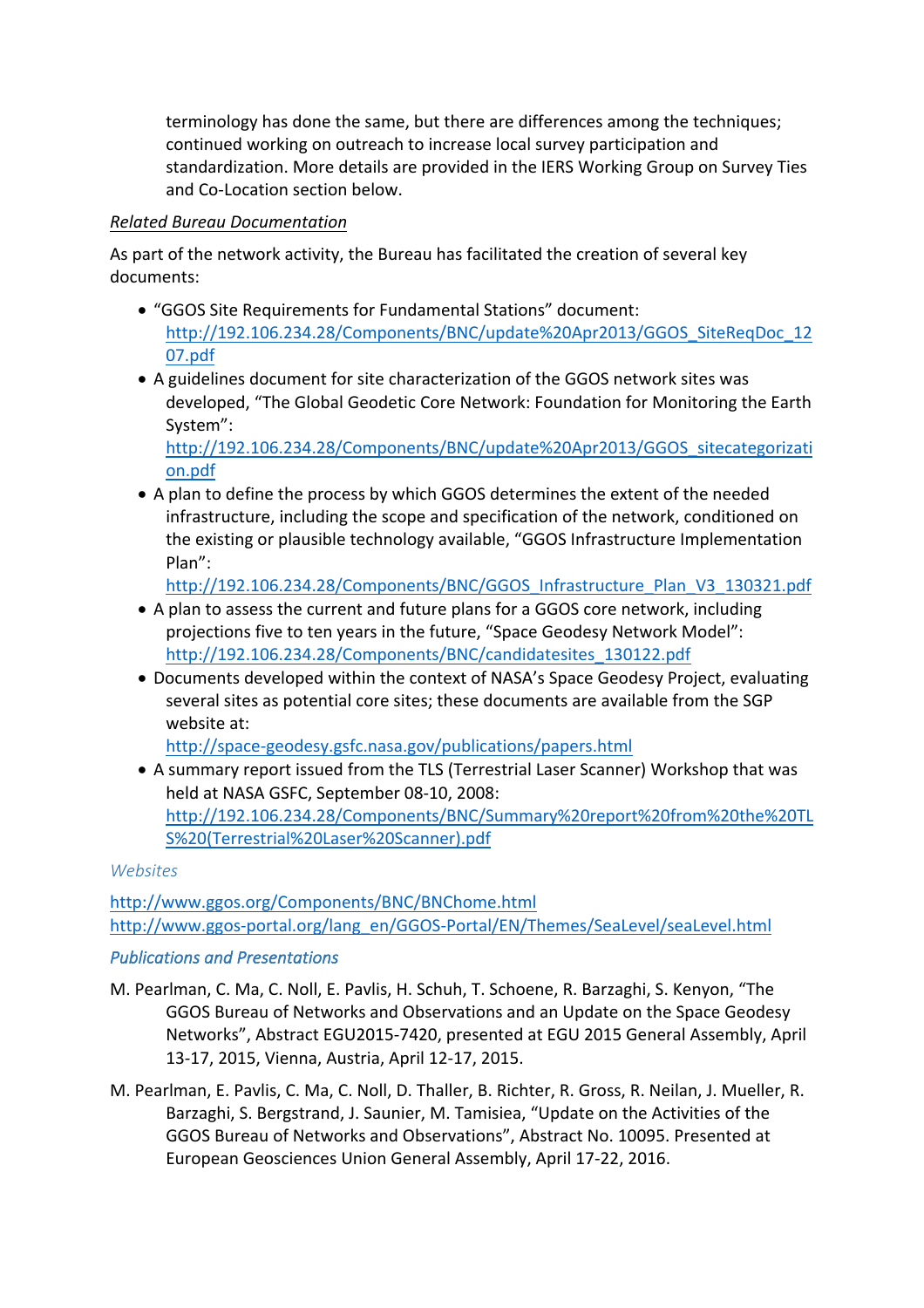- C. Noll, "GGOS: Global Geodetic Observing System", presented at 2016 WDS Members' Forum, Denver, Colorado, September 11, 2016.
- G. Stangl, C. Noll, "GGOS: The Global Geodetic Observing System" (poster), presented at 2016 WDS Members' Forum, Denver, Colorado, September 11, 2016.
- M. Pearlman, C. Noll, C. Ma, E. Pavlis, R. Neilan, J. Saunier, T. Schoene, R. Barzaghi, D. Thaller, S. Bergstrand, J. Mueller, "The GGOS Bureau of Networks & Observations: An Update on the Space Geodesy Network & the New Implementation Plan for 2017-2018", Abstract No. EGU2017-10698, presented at European Geosciences Union General Assembly 2017, Vienna, Austria, April 24-28, 2017.
- M. Pearlman, H. Schuh, D. Angermann, C. Noll, "The Global Geodetic Observing System (GGOS) – Its Role and Its Activities". JpGU-AGU Joint Meeting, Chiba, Japan, May 22-26, 2017.
- M. Pearlman, C. Ma, R. Neilan, C. Noll, E. Pavlis, J. Saunier, T. Shoene, R. Barzaghi, D. Thaller, S. Bergstrand, J. Mueller, "The GGOS Bureau of Networks and Observations: Activities and Plans". Presented at IAG-IASPEI, Kobe, Japan, July 30-August 04, 2017.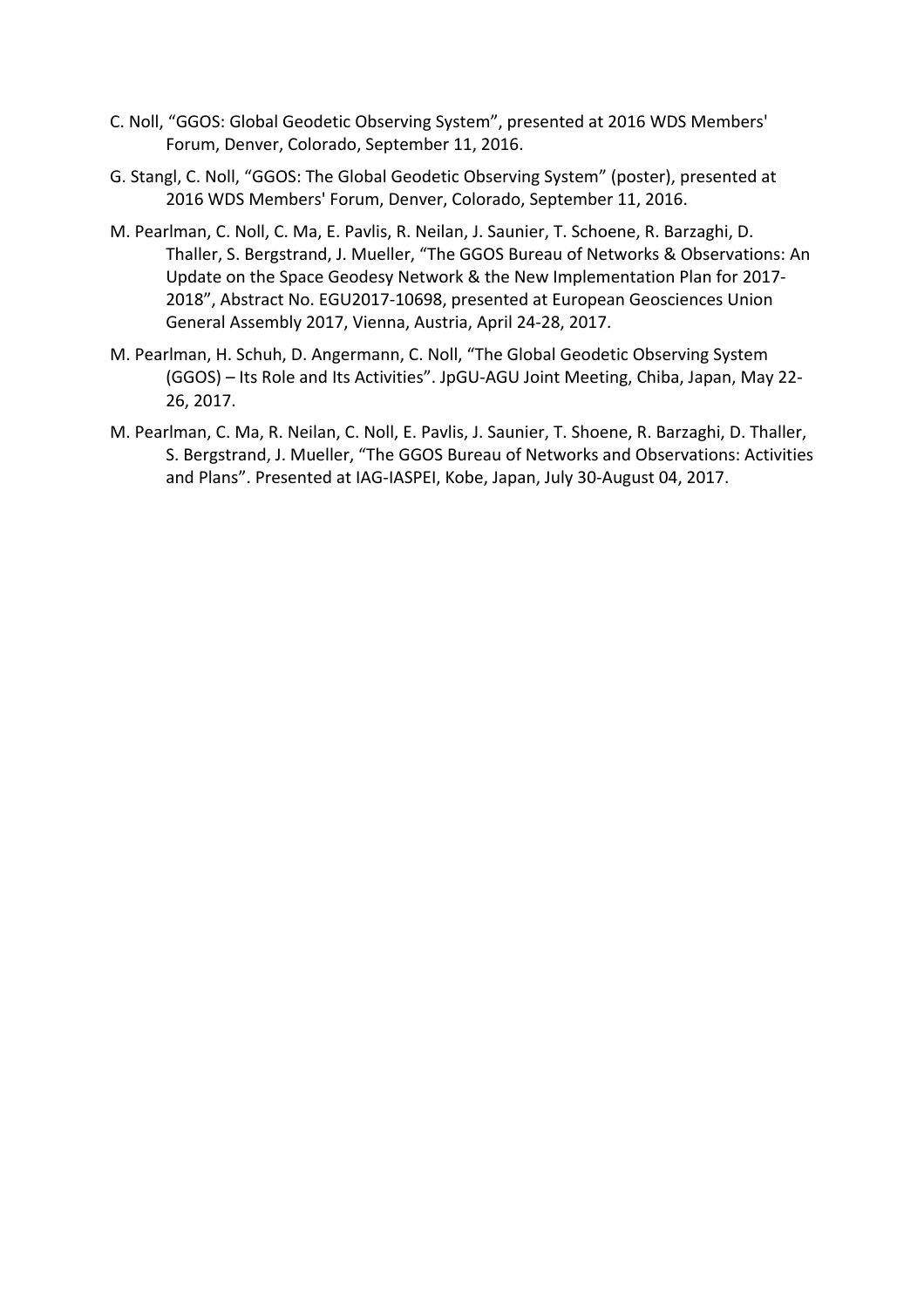# GGOS Standing Committee on Satellite Missions

Chair: Jürgen Müller (Germany) Co-Chair: Roland Pail (Germany)

#### *Members*

Besides Chair and Co-Chair, CSM has quite an open team of members, associate members and guests to work on the various CSM tasks and to provide material for the website, presentation material, and other documentation.

CSM has 1 or 2 meetings per year. The main work, however, is done via email exchange.

### *Purpose and Scope*

The Committee on Satellite Missions (CSM), formerly GGOS Satellite Mission Working Group, was established in December 2008, under the lead of C.K. Shum. In December 2010, Isabelle Panet was appointed as new Chair, in December 2013 Roland Pail took over the role of the CSM Chair, followed by Jürgen Müller in December 2015.

The purpose and scope of CSM is the information exchange with satellite missions as part of the GGOS space infrastructure, for a better ground-based network response to mission requirements and space-segment adequacy for the realization of the GGOS goals. New space missions shall be advocated and supported, if appropriate.

CSM has been set-up as an international panel of experts, with consultants of national and international space agencies.

Satellite missions are a prerequisite for realizing a global reference for any kind of Earth observation. They are the key for monitoring change processes in the Earth system on a global scale with high temporal and spatial resolution. Therefore, beyond purely scientific objectives they meet a number of societal challenges, and they are an integral part of the GGOS infrastructure and essential to realize the GGOS goals. The role of CSM is to monitor the availability of satellite infrastructure, to propose and to advocate new missions or mission concepts, especially in case that a gap in the infrastructure is

#### *Activities and Actions*

- New chair (Jürgen Müller) took over in December 2015.
- In 2016, the number of active committee members has been revised.
- An inventory of the GGOS satellite infrastructure has been collected, including some missions that only touch the GGOS needs. The list will be refined and updated in the 2017/2018 timeframe.
- A preliminary list of satellite contributions to fulfill the GGOS 2020 goals has been prepared. The list will be refined and updated in the 2017/2018 timeframe.
- In 2015 chaired by CSM (Roland Pail), the "Science and user requirements document for future gravity field missions" has been finalized and published, see www.dgk.badw.de/fileadmin/docs/b-320.pdf
- In 2016, CSM has contributed to ESA's Earth Explorer 9 call by providing support letters (from GGOS chair) and by actively acting in the proposers' teams (individual CSM members) of the two planned geodetic missions
	- $\circ$  E-GRASP/Eratosthenes (co-location of geodetic transmitters in space)
	- $\circ$  E.motion2 (gravity field mission)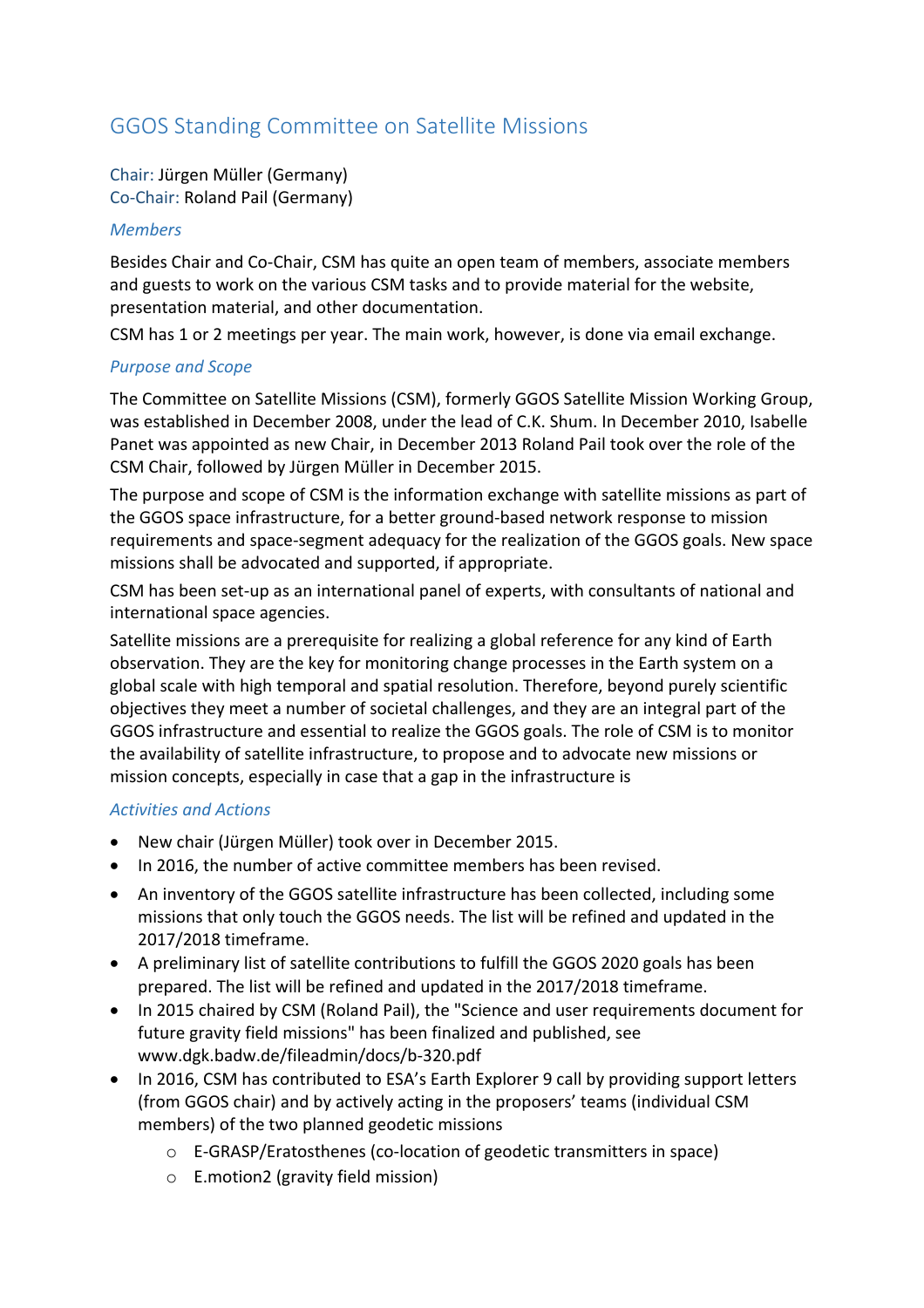• Close cooperation exists with the Bureau of Standards and Products, and the Sub-Commissions 2.3 and 2.6 of IAG. Additionally, there are strong interfaces to national and international space agencies.

## *Objectives and Planned Efforts for 2015-2017 and Beyond*

- 1. Contribute to a CSM section on the GGOS website. A new website is available since early 2017. Here, close exchange with the GGOS Communication Office is planned.
- 2. Revise and maintain the inventory/repository of current and near-future satellite missions. A reduced list with the most important missions has been prepared in spring 2017 and is revised now by the CSM members. It shall continuously be extended and updated.
- 3. Evaluate and refine contributions of current and near-future missions to the GGOS 2020 goals. A revised version with the most important contents has been prepared in spring 2017 and is revised now by the CSM members. It shall continuously be extended and updated.
- 4. Support advocating new missions. New calls are expected in 2017/2018. Currently, the ESA EE9 mission proposal E-GRASP/Eratosthenes is supported.
- 5. Interface with other GGOS components to identify critical gaps in the satellite infrastructure and advocating new missions. Here, regular exchange is planned with PLATO, e.g., to stimulate dedicated simulations to better understand and overcome shortcomings with respect to the GGOS 2020 goals.
- 6. Support GGOS positions in preparation to CEOS/GEO meetings.
- 7. Support the Executive Committee and the Science Committee in the GGOS Interface with space agencies.

Most of the CSM tasks are ongoing activities. These tasks will require interfacing with other components of the Bureau; especially the ground networks component, the simulation activity (PLATO) as well as the Bureau of Standards and Products.

## *Website*

# http://www.ggosdays.com/en/bureaus/bno/committee-satellite-missions/

## **Publications and Presentations**

Pail, R.; IUGG, Writing Team: Observing Mass Transport to Understand Global Change and Benefit Society: Science and User Needs, An international multi-disciplinary initiative for IUGG; in: Pail, R. (eds.) Deutsche Geodätische Kommission der Bayerischen Akademie der Wissenschaften, Reihe B, Vol. 2015, Heft 320, Verlag der Bayerischen Akademie der Wissenschaften in Kommission beim Verlag C.H. Beck.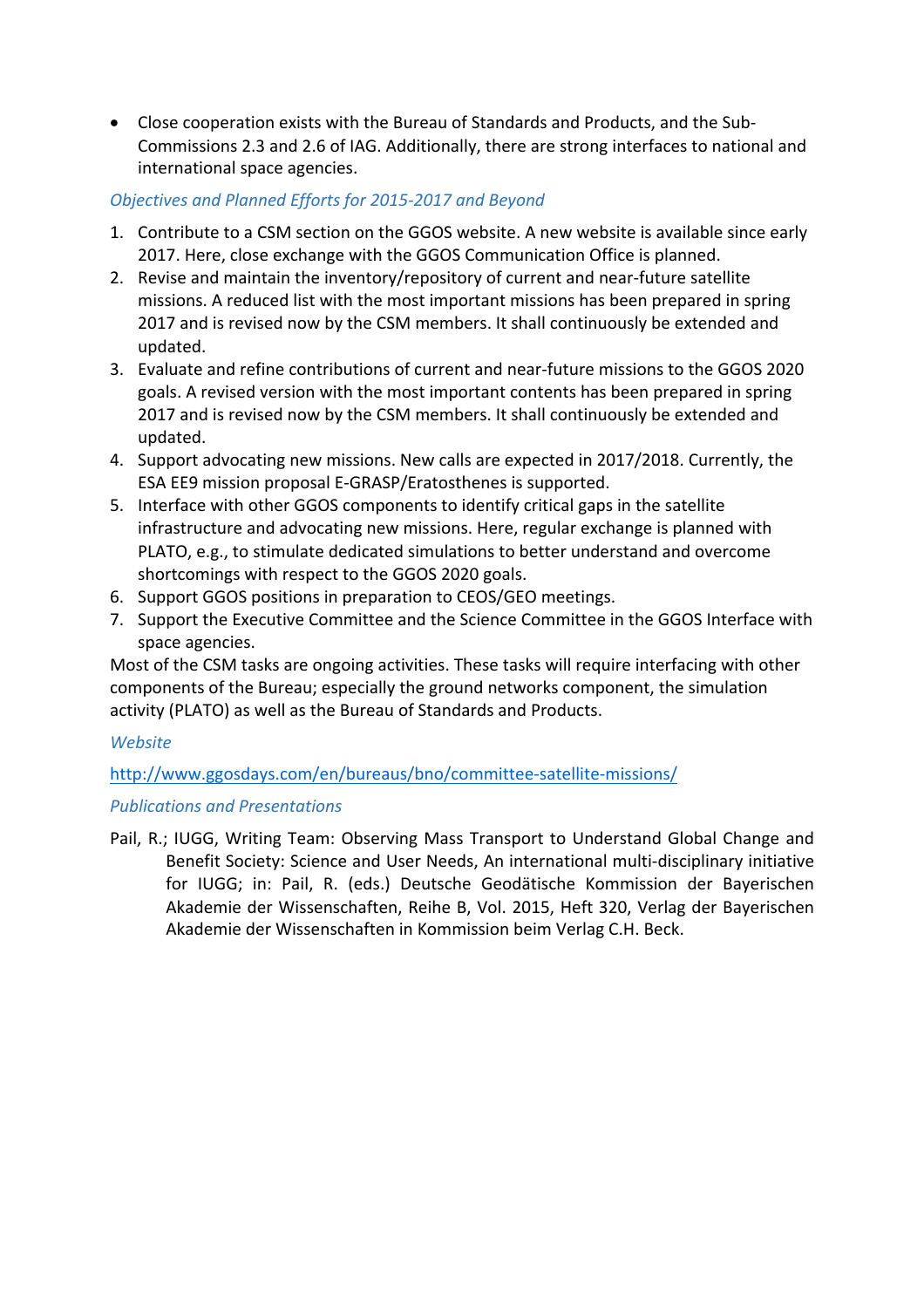# GGOS Standing Committee on Data and Information Systems

Chair: Guenter Stangl (Austria) Co-Chair: Carey Noll (USA)

#### *Purpose and Scope*

Develop a metadata strategy for all ground-based measurement techniques and data products that provides discoverability and interoperability, is easily transferable via web services, and is based on internationally recognized data exchange methods; the plan is to implement a metadata scheme in two stages: a stage-one scheme for GGOS and GGOS relevant data products and a longer term, stage-two scheme for the full GGOS requirements

The current focus of the WG is on developing standards for metadata that can be utilized by the space geodesy community. Metadata typically encompass critical information about the measurements that are required to turn these measurements into usable scientific data. Metadata also includes information that supports data management and provides a foundation for data discovery. Data centers extract metadata from incoming data sources and also augment that metadata with information from other sources. It is typical for data centers to store the metadata in databases in order to manage the data in their archives and to distribute both data and metadata to data users. Metadata can further be utilized by data discovery applications to allow users to find datasets of interest. In order to be effective, metadata need to be simple to generate and maintain. They must be consistent and informative for the archivist and the user.

GGOS is seeking a metadata schema that can be used by all of its elements for standardized metadata communication, archiving, and retrieval. First applications would be automated distribution of up-to-date stations configuration and operational information, data archives and catalogues, and procedures and central bureau communication. Several schemas that show promise have been under development by SOPAC (Scripps), GML (Australia/NZ), etc. The intent is that data need be entered only from an initial source (a station, a Data Center, an Operations Center, data products, etc.) and would then flow to and be integrated into those metadata files where users would have access. The plan is to organize a meeting, probably in early August at UNAVCO in Boulder, for representatives from the Services, the Data Centers, the Science Community, etc. to give each of the schema developers an opportunity to preach his wears and allow discussion on the pros and cons of each.

The objective is to try to come to closure on a schema that we could as a community adopt for general implementation. Groups would not be obligated to a rapid implementation schedule, but would commit to the agreed schema when they are ready to begin the process.

#### *Activities and Actions*

- CDDIS continues to construct collection-level metadata records for implementation in NASA EOSDIS (CMR)
- IGS continues development of Site Log XML metadata (lead: Fran Boler/UNAVCO)
	- o Geosciences Australia (GA) has released GeodesyML
		- Implements an application schema for the Site Log XML metadata
	- $\circ$  Several IGS data centers and groups have worked with this schema and are implementing/refining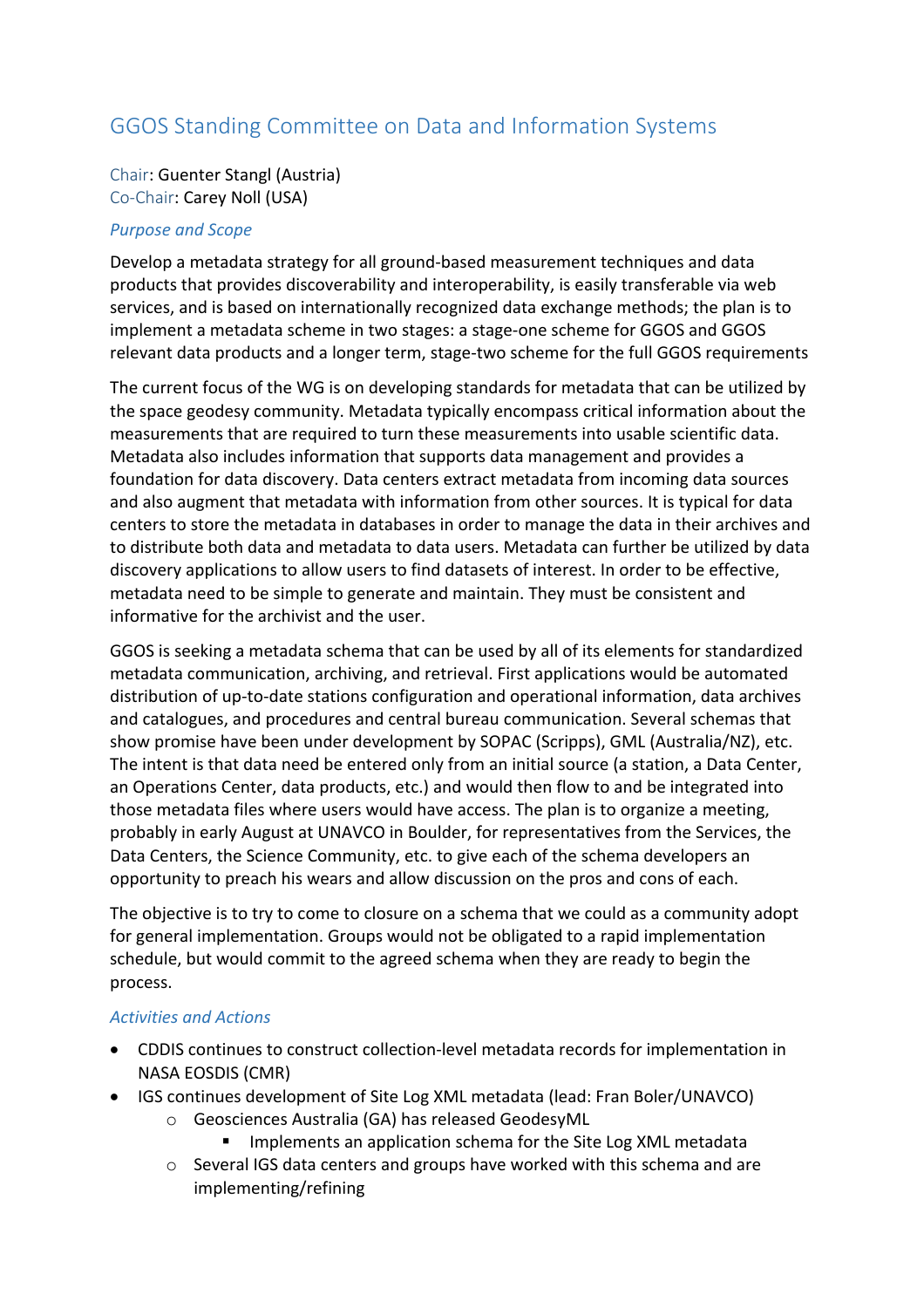- $\circ$  Use Cases are slowly being assembled
- $\circ$  Software tools for text site log to XML site log conversion are being developed and will be available to all

## *Objectives and Planned Efforts for 2015-2017 and Beyond*

- Adopt and implement a metadata system to provide access to GGOS relevant data products (December 30, 2017)
	- $\circ$  Define the data product requirements for the GGOS relevant metadata (February 15, 2017)
	- o Present concept and plan for implementation (EGU 2017 and/or the GGOS CB meeting in April 2017)
	- $\circ$  Status report (IAG Assembly or other venue in July 2017)
	- o Prototype of Phase 1 implementation (GGOS Days in October 2017)
	- $\circ$  Implementation of the operational data product metadata scheme (December 31, 2017)
- Adopt and implement a full metadata system including site information and relevant tools and capability (e.g., the Australian GL scheme)
	- $\circ$  Definition of the requirements; definition of Phase 1 (March 1, 2018)
	- $\circ$  Resolve issues and applicability of the Australian GL scheme and recommend schema (EGU 2018)
	- $\circ$  Metadata implementation plan including definition of tasks, roles, and distribution of tasks, and plans for integration of components (June 2018)
	- o Demonstration of Phase 1 prototype (GGOS Days, 2018)
	- $\circ$  Demonstration of Phase 1 first operational system (June 2019)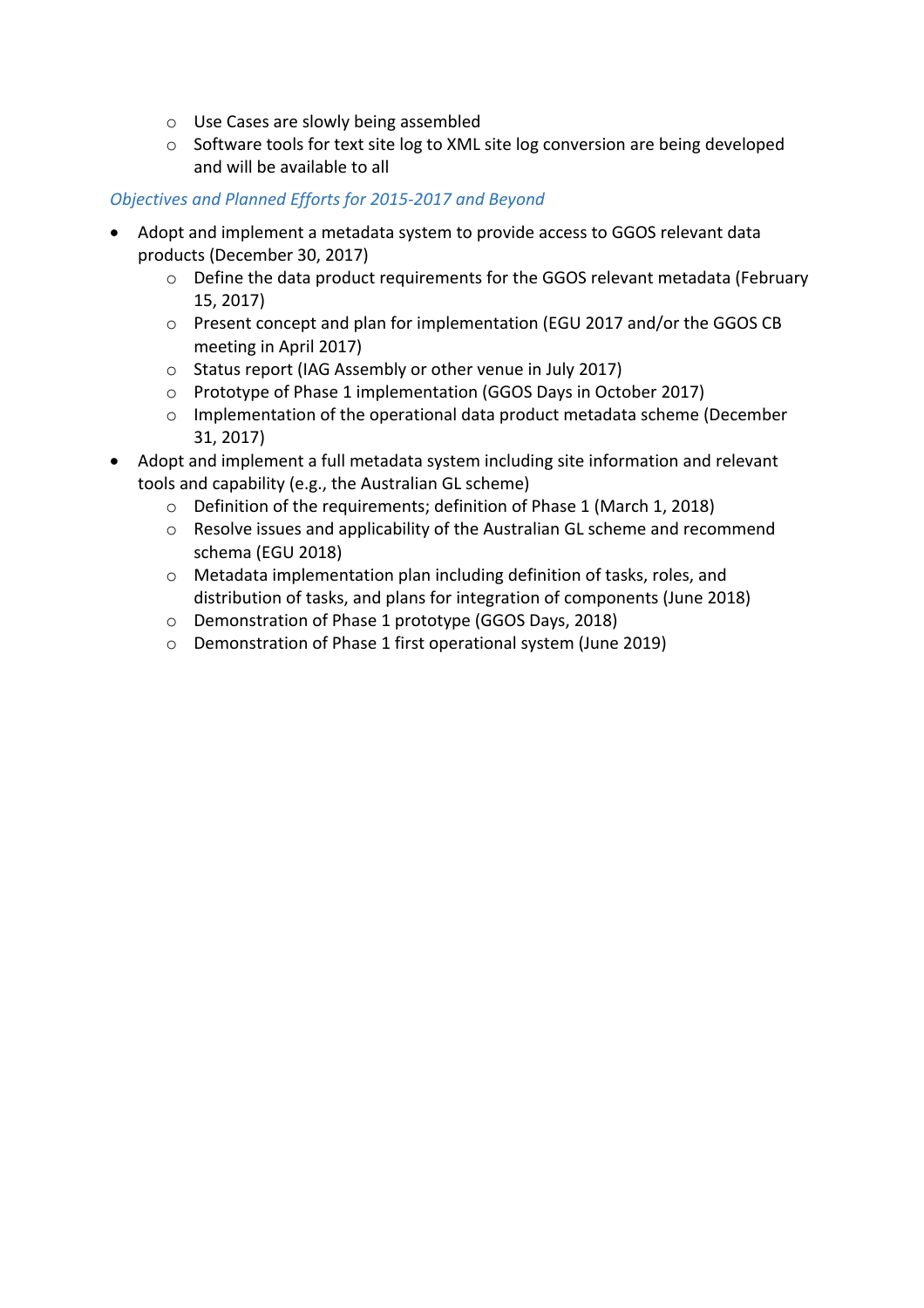# GGOS Standing Committee on Performance Simulations & Architectural Trade-Offs (PLATO)

(Joint WG with IAG Commission 1)

Chair: Daniela Thaller (Germany) Vice-Chair: Benjamin Männel (Germany)

*Contributing Institutions (in alphabetical order):* 

- AIUB, Switzerland
- BKG, Germany
- CNES/IGN, France
- DGFI-TU Munich, Germany
- ETH Zürich, Switzerland
- GFZ/TU Berlin, Germany
- IfE University Hannover, Germany
- JPL, USA
- NASA GSFC/JCET, USA
- NMA, Norway
- TU Vienna, Austria

## *Purpose and Scope*

- Develop optimal methods of deploying next generation stations, and estimate the dependence of reference frame products on ground station architectures
- Estimate improvement in the reference frame products as co-located and core stations are added to the network
- Estimate the dependence of the reference frame products on the quality and number of the site ties and the space ties
- Estimate the improvement in the reference frame products as other satellites are added, e.g., cannonball satellites, LEO, GNSS constellations
- Estimate the improvement in the reference frame products as co-locations in space are added, e.g., use co-locations on GNSS and LEO satellites, add special co-location satellites (GRASP, E-GRASP/Eratosthenes, NanoX, etc.)

# Achievements over the past two years:

- Several projects related to simulation studies became funded (DGFI-TUM, AIUB, TU Vienna, GFZ)
- Simulations for the planned E-GRASP/Eratosthenes mission were carried out by several institutions; E-GRASP/Eratosthenes is a proposal for an ESA Earth-Explorer-9 Mission, with the science team led by Richard Biancale (CNES)
- Several geodetic software packages have been augmented by the capability to carry out realistic simulation scenarios (VieVS, DOGS, Bernese, Geodyn)
- Simulations for improved global SLR station network were carried out
- Simulations for an SLR station in Antarctica (Syowa, co-located with VLBI) were carried out, showing the benefit for geocenter
- The impact of the local ties (LT) on the reference frame products were studied regarding different stochastic models of the LT, selection of the LT, and the impact of systematically wrong LT. It was shown that the LT standard deviations of 1 mm or better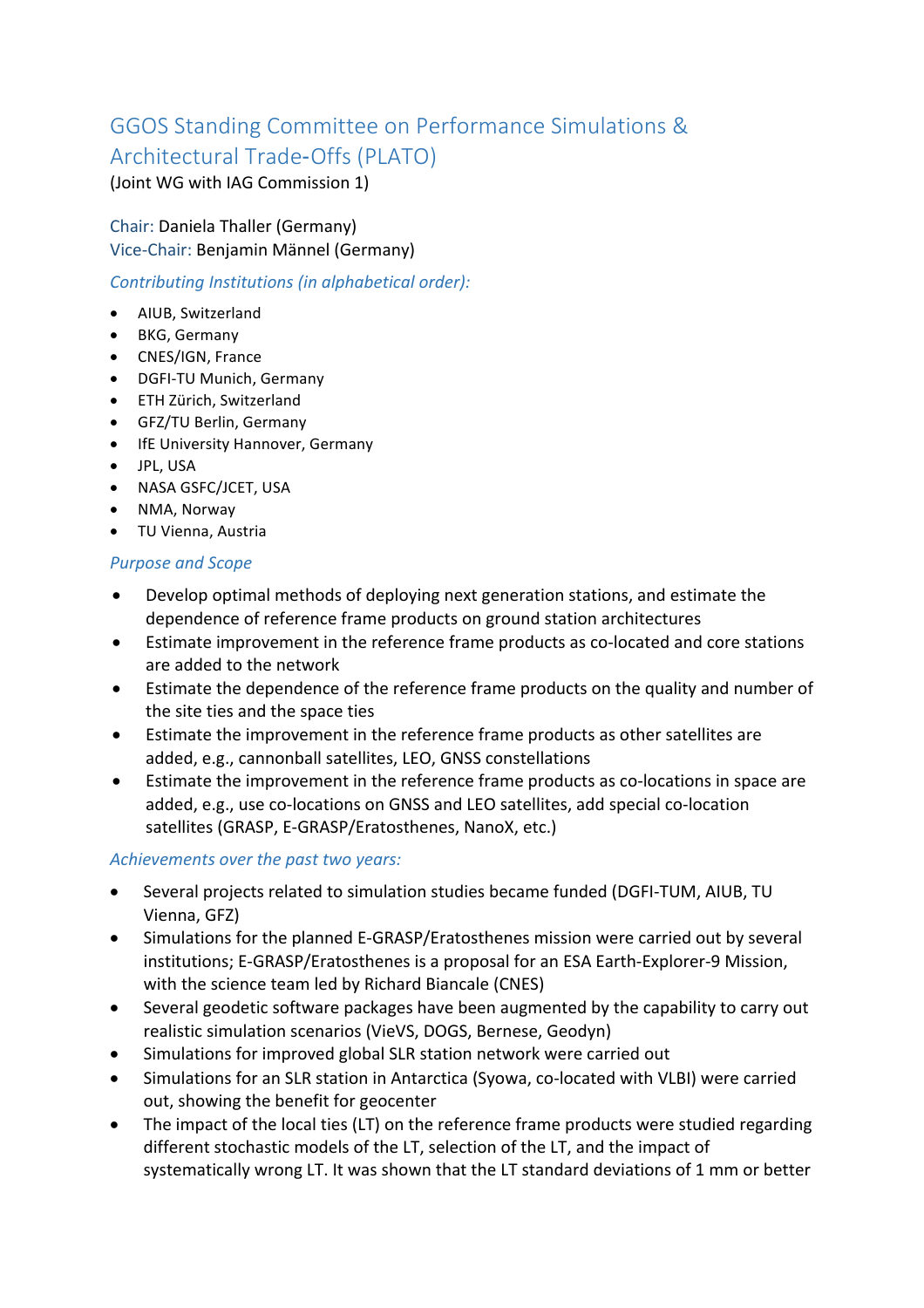lead to the best datum realization of an SLR+VLBI-TRF. Simulating wrong LT indicate Wettzell, Badary and AGGO as important LT sites in the SLR and VLBI combination.

- Starting simulations for improved SLR tracking of GNSS satellites
- Simulations (and analysis of data as far as available) for new VGOS telescopes by using next generation broadband VLBI technology, showed that the GGOS requirements of 1 mm accuracy and 0.1 mm/year stability will likely be fulfilled for the reference frame.
- Simulations and analysis of VLBI tracking data of GNSS satellites and the Chinese APOD cube-satellite (i.e., using co-locations in space) were carried out using the Australian VLBI antennas for several sessions during 2016.
- Simulations related to more LLR data assuming millimeter ranging accuracies (up to three future single-prism reflectors on the moon and two additional LLR sites on the southern hemisphere) were carried out. The effect on the lunar reflector coordinates, the mass of the Earth-Moon system and two relativistic parameters (temporal variation of the gravitational constant and equivalence principle) was studied. Especially, the measurements to the new type of reflectors would lead to an improved accuracy of the estimated parameters up to a factor of 6 over a decade of new measurements.

## *Objectives and Planned Efforts for 2017-2019 and Beyond*

- Examine trade-off options for station deployment and closure, technology upgrades, impact of site ties, etc. (December 31, 2017)
- Simulation studies "ground" to assess impact on reference frame products of: network configuration, system performance, technique and technology mix, co-location conditions, site ties (December 31, 2017)
- Simulation studies "space" to assess impact on reference frame products of: co-location in space, space ties, available satellites (October 31, 2018)
- Project future network capability over the next 5 and 10 year periods using projected network configuration in new system implementation; (February 28, 2018)
- Develop improved analysis methods for reference frame products by including all existing data and available co-locations (October 31, 2018)
- Analysis campaign with exchanged simulated observations (December 31, 2018)
- Status reports will be given at IAG Scientific Assembly (July 2017), GGOS days (October 2017) and REFAG Meeting (autumn 2018)
- Annual meetings are foreseen in conjunction with EGU General Assembly

# *Publications:*

- Ampatzidis D, König R, Glaser S, Schuh H (2016), The Assessment of the Temporal Evolution of Space Geodetic Terrestrial Reference Frames, IAG Symposia Series, DOI 10.1007/1345\_2016\_251
- Glaser S, Ampatzidis D, König R, Nilsson T, Heinkelmann R, Flechner F, Schuh H (2016), Simulation of VLBI Observations to Determine a Global TRF for GGOS, IAG Symposia Series, DOI 10.1007/1345 2016 256
- Glaser S, König R, Ampatzidis D, Nilsson T, Heinkelmann R, Flechner F, Schuh H (2017), A Global Terrestrial Reference Frame from simulated VLBI and SLR data in view of GGOS, Journal of Geodesy, DOI 10.1007/s00190-017-1021-2
- Plank L, Hellerschmied A, McCallum J, Böhm J, Lovell J (2017), VLBI observations of GNSS satellites: from scheduling to analysis. J Geod, Springer, doi:10.1007/s00190-016-0992-8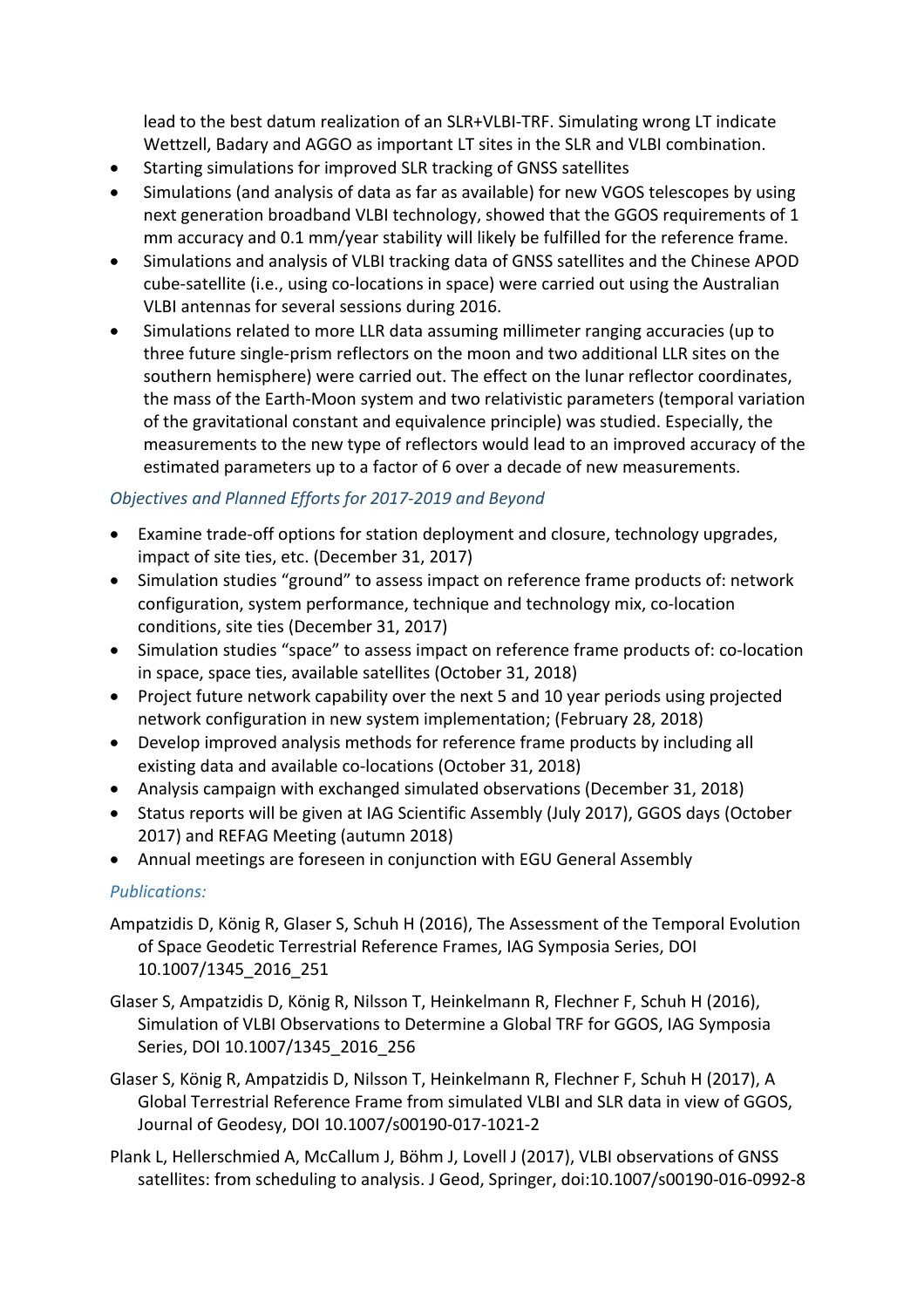Schuh H, König R, Ampatzidis D, Glaser S, Flechtner F, Heinkelmann R, Nilsson T (2016), GGOS-SIM - Simulation of the Reference Frame for the Global Geodetic Observing System, IAG Symposia Series, DOI 10.1007/1345\_2015\_217